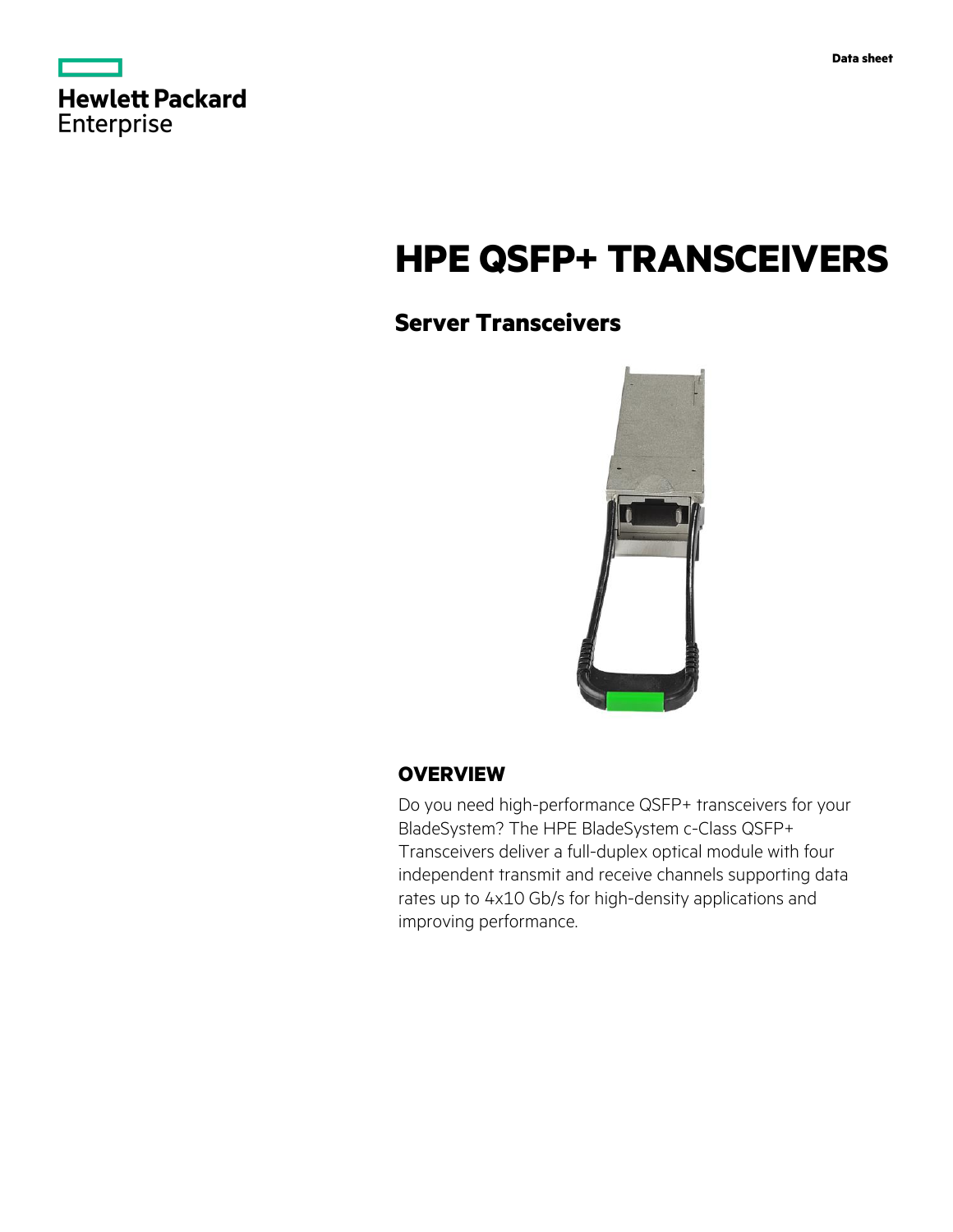### **FEATURES**

#### **Featured Characteristics**

Supports 4 lanes x 10.3 Gb/s.

Supports link distances up to 100 m on OM3 MMF and 150 m on OM4 MMF for SR4 and up to 10 km on SMF for LR4.

Less than 1.5 W maximum power dissipation for SR4/CSR4 and less than 3.5 W for LR4.

Can be used either for 40GbE or for aggregating 4x 10GbE links.

MPO connector (SR4) or LC connector (LR4).